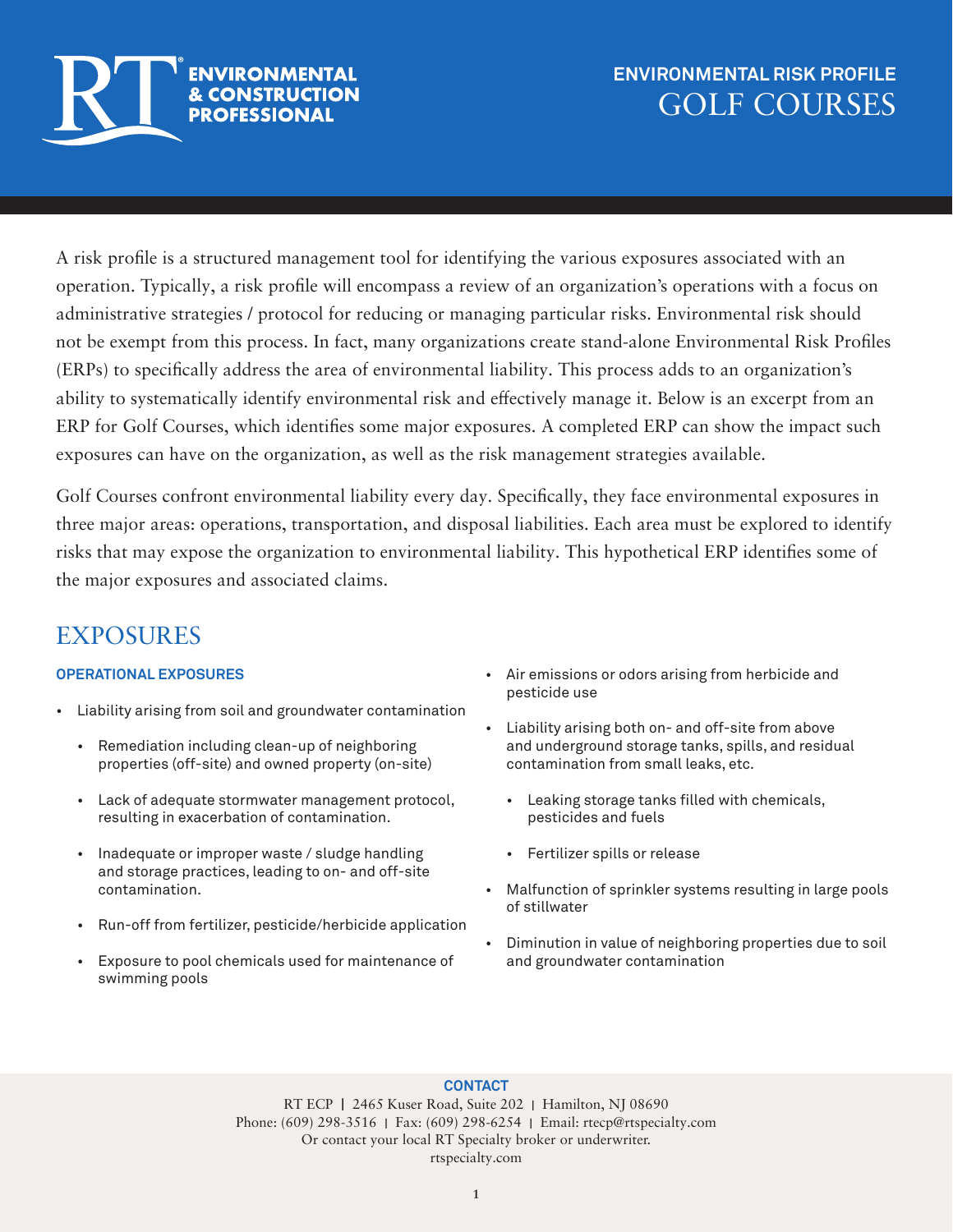

# EXPOSURES (cont'd)

- Corrosion of piping systems, leading to underground release of wastewater, etc.
- Release of waste from ponds or impoundments, causing contamination
- Natural Resource Damages, resulting in substantial costs for state- and federal-mandated cleanup requirements and potential fines.
- Contaminated historic fill associated with bunkers and excavation activities
- Poor Indoor Air Quality from improper heating, ventilation and air-conditioning maintenance / operation leading to mold / microbial matter growth inside the club house.
- Legionella exposure resulting from improper maintenance of hot tubs and steam rooms inside the club house.
- Legionella exposure resulting from improper maintenance of swimming pools.
- Air emissions or odors arising from chemicals associated with pool maintenance and cleaning.

#### **TRANSPORTATION EXPOSURES**

• Inadvertent transport and subsequent disposal of unknown contaminated sludge in soil.

- Spills of contents (e.g., fuel, product, equipment, maintenance fluids, pesticides, herbicides, etc.) during transport.
- Clean-up costs for material spilled or released while being transported or while being loaded or unloaded, whether by automobile, rolling stock, watercraft, or aircraft

#### **DISPOSAL EXPOSURES**

- Clean up and liability associated with the disposal of waste / materials at disposal facilities or recyclers. This may expose the organization to Superfund liability.
- Wastewater lagoon and impoundment overflow due to heavy rains causing on- and off-site contamination resulting from contaminated flood waters
- Clean-up for waste that causes a pollution condition at a licensed non-owned disposal site